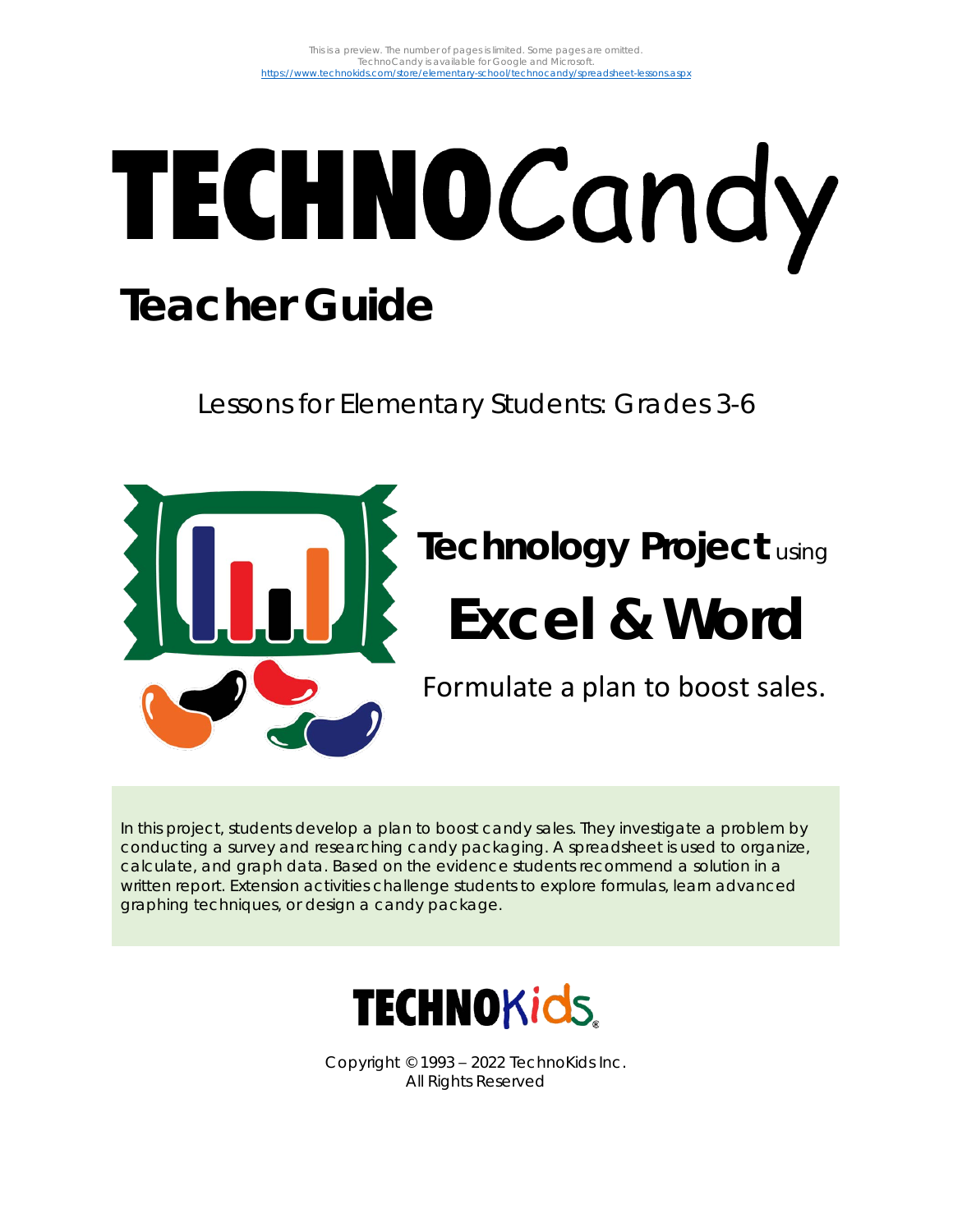## Table of Contents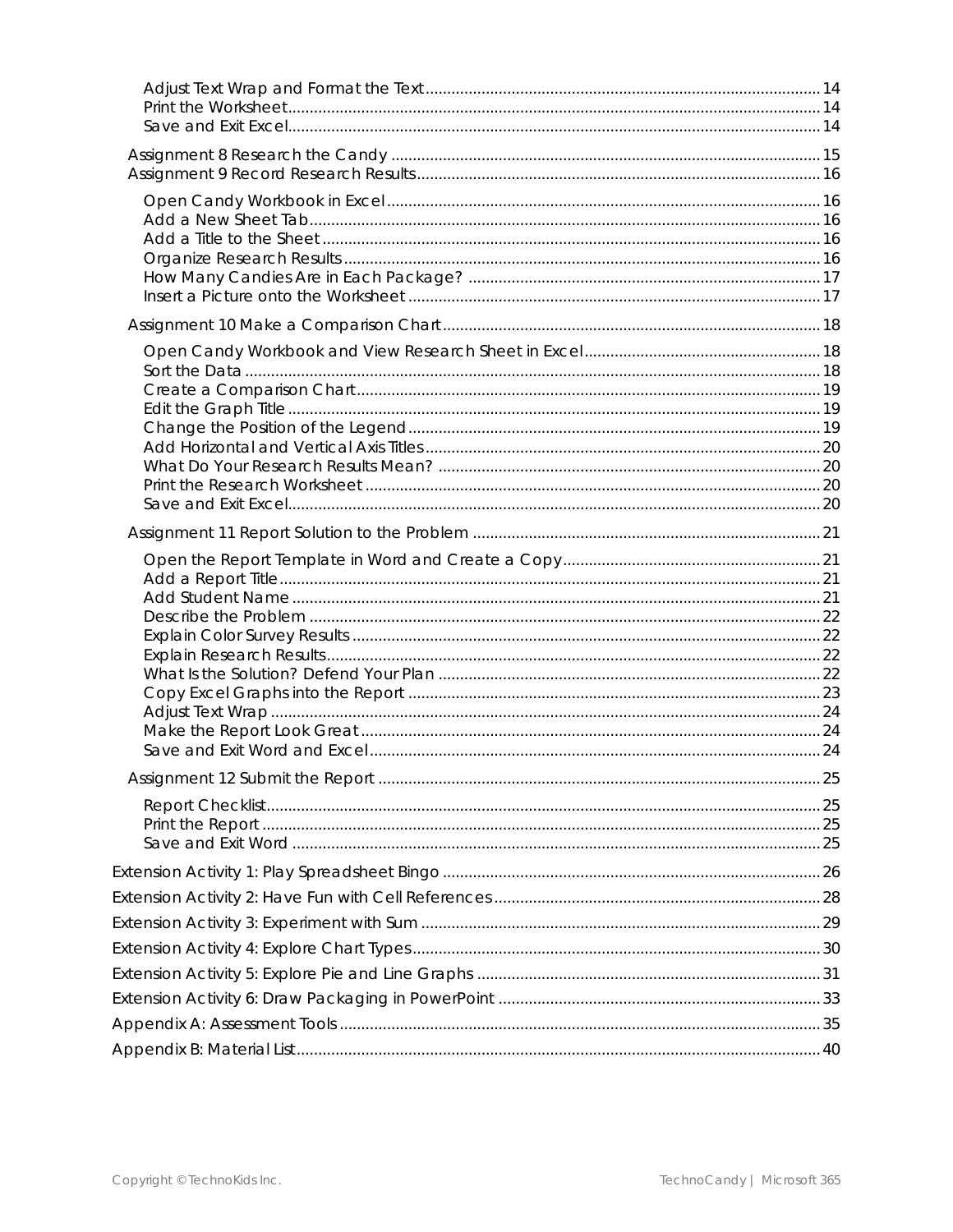## **TechnoCandy Overview**

| Purpose: Use spreadsheets to organize,<br>calculate, and graph data. Apply reasoning to<br>solve problems and explain decisions in a report.<br>Objectives: (see Appendix A: Skill Summary)<br>connect mathematics to everyday life                                                                                                                                                                                      | Preparation: (see Preparing to Teach)<br>Install Microsoft Office 365<br>Install Adobe Acrobat Reader<br>Share Candy folder with students<br>Download Flashcards and Tool Summary from<br>$\bullet$<br><b>TechnoHub</b> (optional)                                                                                                                                                                                          |
|--------------------------------------------------------------------------------------------------------------------------------------------------------------------------------------------------------------------------------------------------------------------------------------------------------------------------------------------------------------------------------------------------------------------------|-----------------------------------------------------------------------------------------------------------------------------------------------------------------------------------------------------------------------------------------------------------------------------------------------------------------------------------------------------------------------------------------------------------------------------|
| investigate a problem using spreadsheets<br>collect data using a survey<br>organize information into a table<br>calculate data using formulas<br>graph data and interpret results<br>predict an outcome using logical reasoning<br>conduct an experiment to test predictions<br>classify and sort data<br>develop a plan based on the evidence<br>justify solutions in a written report<br>find enjoyment in mathematics | Materials: (see Appendix B: for a complete list)<br>Assessment: Report Checklist, Spreadsheet Quiz<br>Report Marking Sheet, Skill Summary,<br>Candy folder<br>٠<br><b>Workbook Assignment Sheets</b><br>$\circ$<br>Sample Spreadsheet and Report<br>$\circ$<br>o Package Template<br>Candy Packages (see Notes)*<br><b>Bingo Resources</b><br>Parent Letters and Certificate<br>Flashcards and Tool Summary (optional)<br>٠ |

#### *Summary of Activities:*

- Understand the practical application of spreadsheets. Set a goal for learning.
- Explore Excel to understand spreadsheet terminology and acquire basic skills.
- Develop an understanding of the problem. Formulate a plan to collect information.
- Conduct a survey about color preferences.
- Organize survey results in a spreadsheet. Format the data to make it easy to read.
- Calculate data using the *Sum* function.
- Graph survey data. Interpret the results.
- Investigate candy packaging. Record predictions and actual amounts of colored candies.
- Organize research results in a new sheet. Calculate totals using the *Sum* function.
- Sort data. Create a comparison graph. Analyze research findings.
- Recommend a solution to the problem based on the evidence. Use graphs to support reasoning.
- Complete a checklist. Submit report.

#### *Extension Activities:*

- Play Spreadsheet Bingo: Practice identifying cell references and basic formatting skills.
- Have Fun with Cell References: Foster creativity and an enjoyment of a spreadsheet program.
- Experiment with Sum: Compare various calculations methods of summing data.
- Explore Chart Types: Compare line, pie, and bar graphs.
- Explore Pie and Line Graphs: Make different types of graphs.
- Draw Packaging in PowerPoint: Design a candy package using shapes, text, and images.

#### *Assessment:*

- Self-Evaluation Checklists (Report Checklist Assignment 12)
- Teacher Evaluation (Spreadsheet Quiz, Report Marking Sheet, TechnoCandy Skill Summary)

#### *Notes:*

- This project focuses on developing basic spreadsheet skills. It is designed for beginners.
- Students need packages of multicolored candy to complete Assignment 8. Candy packages may be purchased for individual students, pairs, or small groups. If candy is unsuitable, prepare 'packages' by placing a variety of colored objects into a bag and writing the total amount of 'candies' on the outside of the container.
- The report is written using a template to help students organize their ideas and accommodate children with emerging keyboarding skills.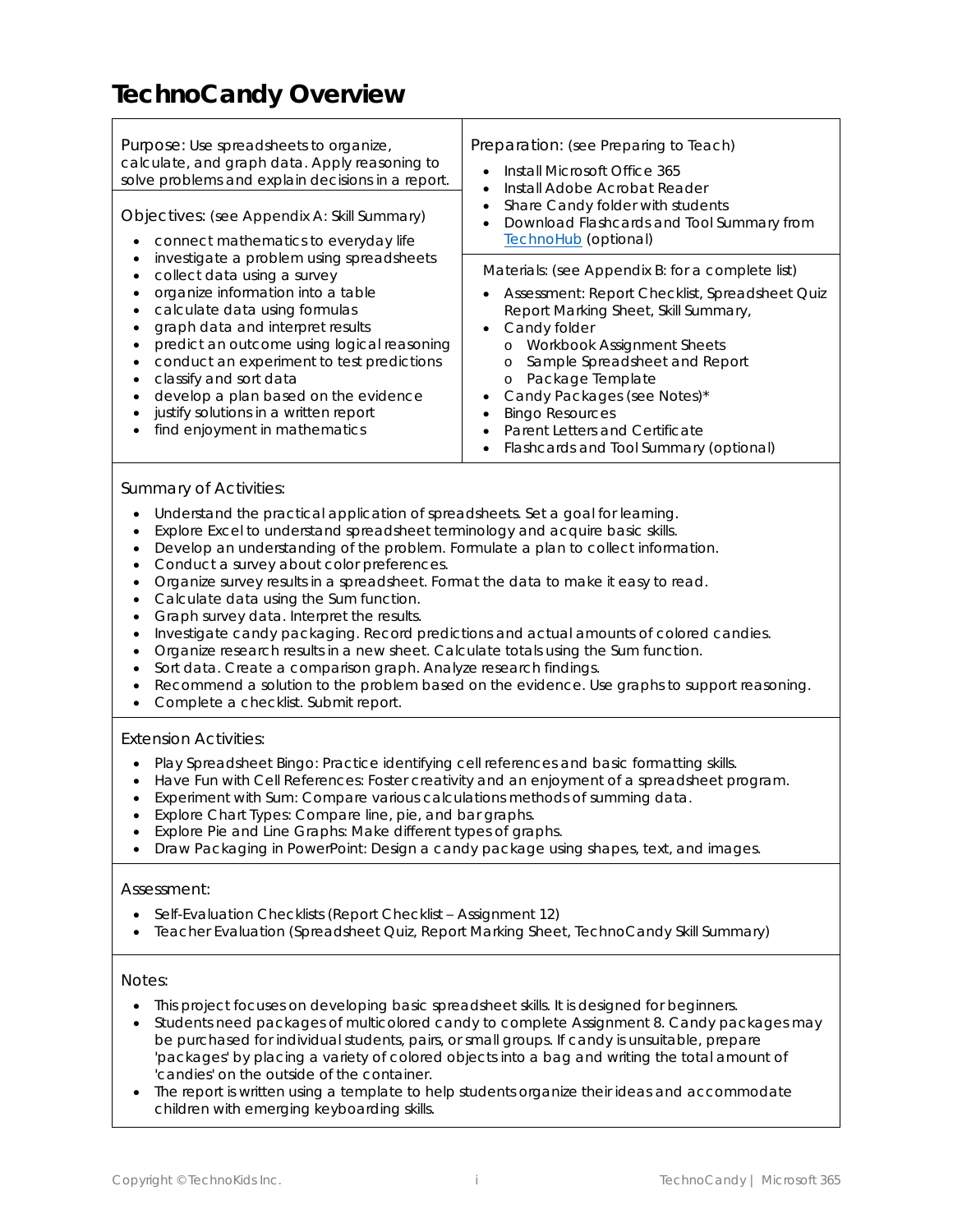## **Technology Integration Ideas**

Have your students learn through problem-solving. The activities in TechnoCandy connect mathematics to a real-world situation that is simplified to make it understandable to children. Students are challenged to develop a solution that will increase candy sales. This project can be used to develop critical thinking, teach inquiry and analytic research methods, and build problem solving strategies. There are several ways to integrate TechnoCandy into curriculum:

- *Mathematics Problem Solving Unit* Make mathematics and spreadsheets enjoyable. Engage your students in a business problem that they would like to solve. The activities in TechnoCandy use a problemsolving model. Students gain an understanding of the problem, investigate the issue, analyze the findings, and recommend a solution based on the evidence.
- *Mathematics Graphing Unit* Teach graphing techniques in a meaningful way. TechnoCandy includes activities for displaying data in a single and double bar graph. By interpreting the graphs students make decisions based on real world data that they collected.
- *Spreadsheet Unit*

TechnoCandy can be included as part of a computer course or class. Students learn basic skills such as how to manage sheets, format cells, calculate data, and graph cell ranges. Extension activities make learning spreadsheets fun by playing Bingo and drawing spreadsheet pictures. For older students, there are activities to develop advanced graphing skills and a deeper understanding of addition formulas.

• *Entrepreneurship Unit*

Incorporate TechnoCandy as part of a business studies, finance, or entrepreneurship course. The scenario allows students to investigate practical solutions to an everyday problem that many business owners must overcome.

• *Integrated Technology Unit* Develop computer, mathematics, language, and visual arts skills. Use Excel to analyze data, Word to report findings, and PowerPoint to design a candy package.

#### *Understand the Big Picture*

Not sure where to integrate TechnoCandy? View samples to gain a better understanding of the project. The *Spreadsheet* sample is a completed spreadsheet of survey results and candy package research. The *Report* sample describes a solution.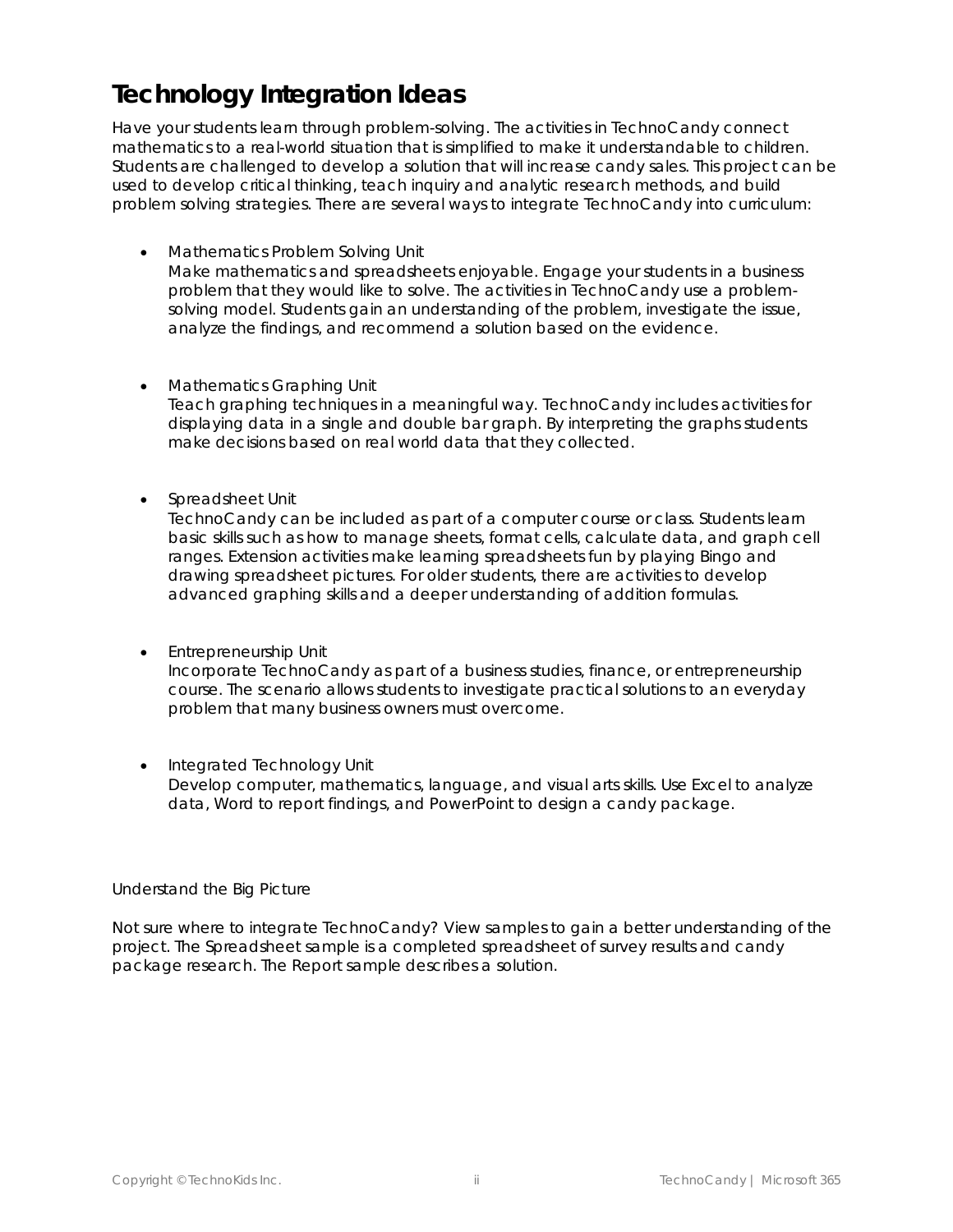## **Assignment 5 Record Survey Results in a Spreadsheet**

You have surveyed people to find the candy colors they like and the colors they do not like.

Put the survey results into a spreadsheet. This will make it easier to study the information.



**Open Excel**

 $\triangleright$  Open Excel.  $\overline{X}$ Click *Blank workbook*.

**Add the Sheet Title**

 In cell **A1**, type **Color Survey**. Press ENTER.

**Organize Survey Results**

- In cell **A3** type **Colors.**
- In cell **B3** type **Votes**.
- In cell **A4** type a **color name** from the Assignment 4 survey. Press ENTER.
- In cell **A5**, type the next color. Repeat until all the colors are listed.
- Select cell **B4**, type the **number of votes** for the color in **A4**. Press ENTER.
- Continue to add **survey data**.

|                | Δ                   | B              |  |  |
|----------------|---------------------|----------------|--|--|
| 1              | <b>Color Survey</b> |                |  |  |
| $\overline{2}$ |                     |                |  |  |
| 3              | Colors              | Votes          |  |  |
| $\overline{4}$ | Blue                | 5              |  |  |
| 5              | Red                 | 8              |  |  |
| 6              | Orange              | 3              |  |  |
|                | Yellow              | 4              |  |  |
| 8              | Green               | 1              |  |  |
| 9              | Purple              | 4              |  |  |
| 10             | Black               | 7              |  |  |
| 11             | Brown               | 3              |  |  |
| 12             | Pink                | $\overline{2}$ |  |  |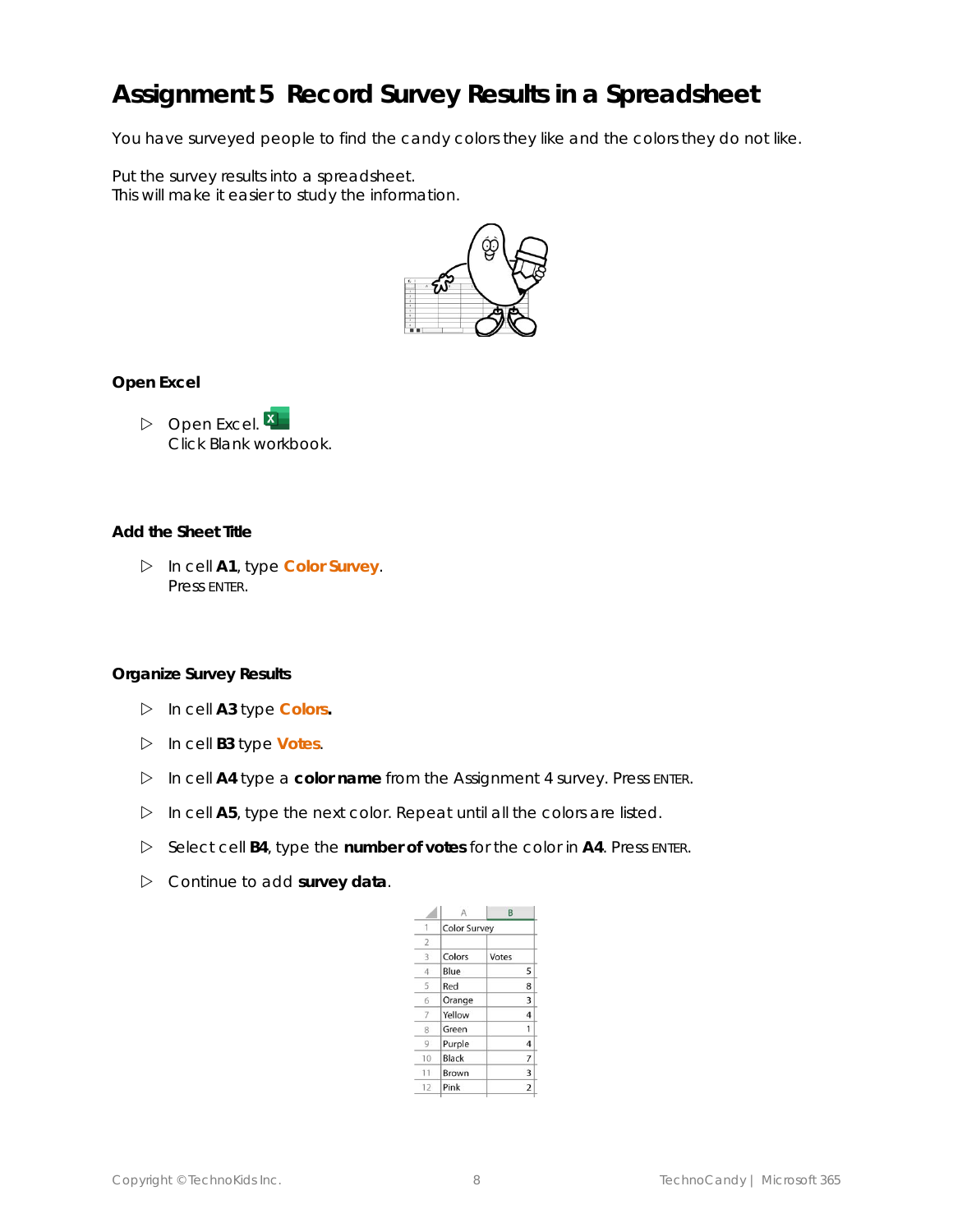**Merge Cells for the Survey Title**

- Select **A1**, hold down the SHIFT key, and click **E1**.
- Click *Merge & Center.*

Merging cells joins them together as one big cell. This makes a title look great.

**Format the Appearance of the Title**

- $\triangleright$  Select the title. Make the title easy to read:
	- Calibri o Click the *Font* arrow. Pick an option.
	- o Click the *Font Size* arrow. Pick a number.
	- o Apply a style. Click Bold  $B$ , Italic  $I$ , or Underline  $\underline{\mathsf{U}}$  .

**Color Survey** 

**Change the Font Color and Fill a Cell**

- $\triangleright$  Select the cell with the title.
- D Click the *Fill Color* **A** arrow. Pick a color from the palette.



Color can be used to make titles and headings stand out.

 $\triangleright$  Click the *Font* Color **A** arrow. Pick a color from the palette.

#### **Align the Title**

- $\triangleright$  Select the title cell.
- $\triangleright$  Explore the horizontal alignment options:

Pick Align Left $\equiv$ , Center $\equiv$ , or Align Right $\equiv$ .

**Adjust Row Height and Align Vertically**

- Position the mouse pointer between row headings 1 and 2. Drag down.
- $\triangleright$  Explore the vertical alignment options:

 $Pick Top$  *Align*  $\Xi$ , *Middle Align*  $\Xi$ , *or Bottom Align*  $\Xi$ .

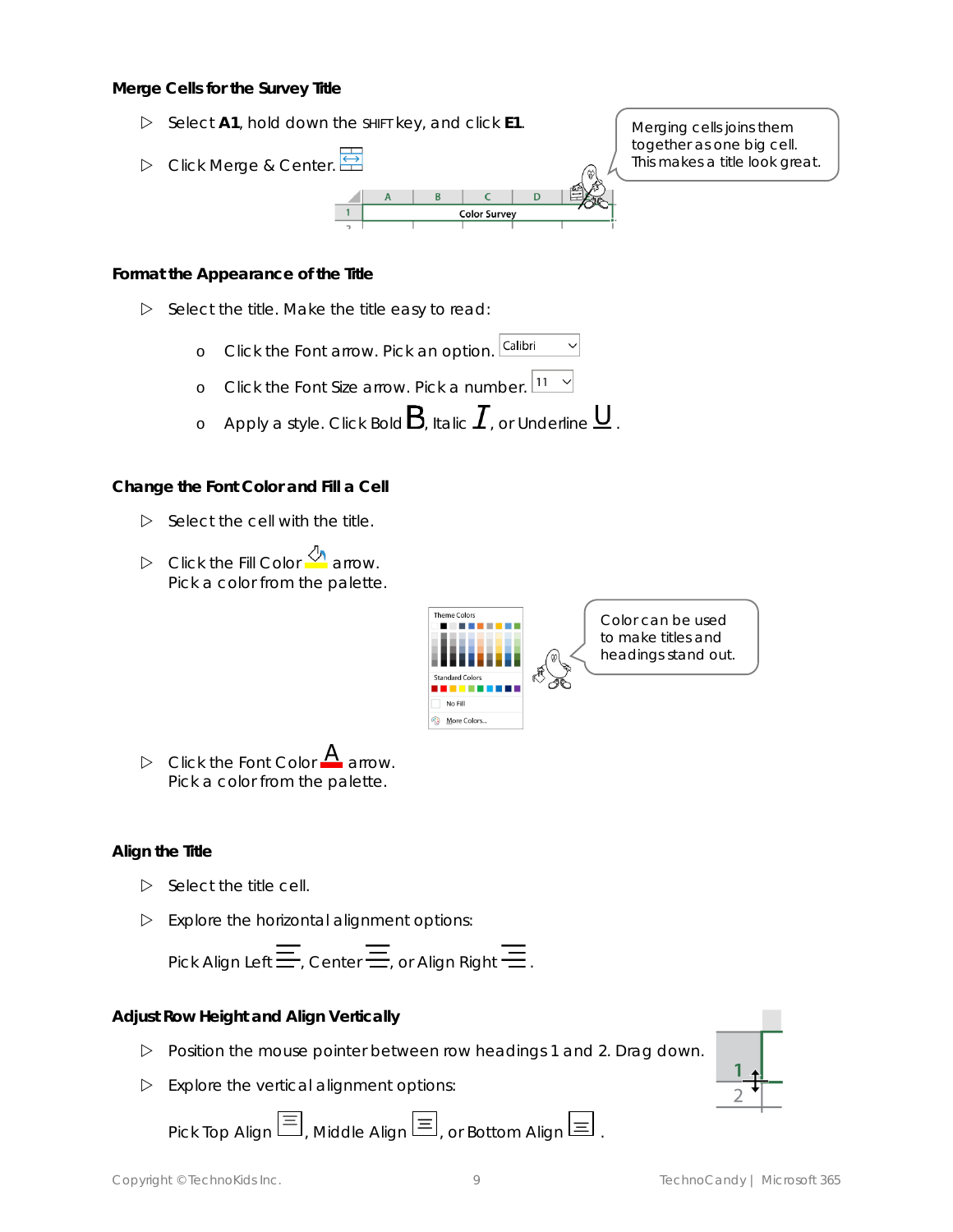**Outline the Table with Borders**

Select the survey table. For example, cells **A3:B12**.



**Resize Column Width**

- $\triangleright$  Place the mouse pointer between column headings A and B.
- $\triangleright$  Click and drag or double click to change the size.



**Use Skills to Format the Survey Data**

|                | A             | B                   | C | D | Ε |
|----------------|---------------|---------------------|---|---|---|
|                |               | <b>Color Survey</b> |   |   |   |
| $\mathbf{1}$   |               |                     |   |   |   |
| $\overline{a}$ |               |                     |   |   |   |
| 3              | <b>Colors</b> | <b>Votes</b>        |   |   |   |
| $\overline{4}$ | Blue          | 5                   |   |   |   |
| 5              | Red           | 8                   |   |   |   |
| 6              | Orange        | 3                   |   |   |   |
| 7              | Yellow        | 4                   |   |   |   |
| 8              | Green         | 1                   |   |   |   |
| $\overline{Q}$ | Purple        | 4                   |   |   |   |
| 10             | Black         | 7                   |   |   |   |
| 11             | Brown         | 3                   |   |   |   |
| 12             | Pink          | $\overline{2}$      |   |   |   |

Make the information easy to read. Spreadsheet Suggestions:

- $\checkmark$  Fill the headings with color.  $\frac{\delta \checkmark}{\delta}$
- $\checkmark$  Align the votes to the center.  $\boxminus$
- $\checkmark$  Apply bold to the headings.  $\mathsf B$



**Save a Workbook and Exit Excel**

- $\triangleright$  Click *Save* **Q** on the Quick Access Toolbar.
- $\triangleright$  Go to the place where you store your files.
- In the File name box, type **Candy Company Name**.
- $\triangleright$  Click Save.
- $\triangleright$  Click Close.  $\times$

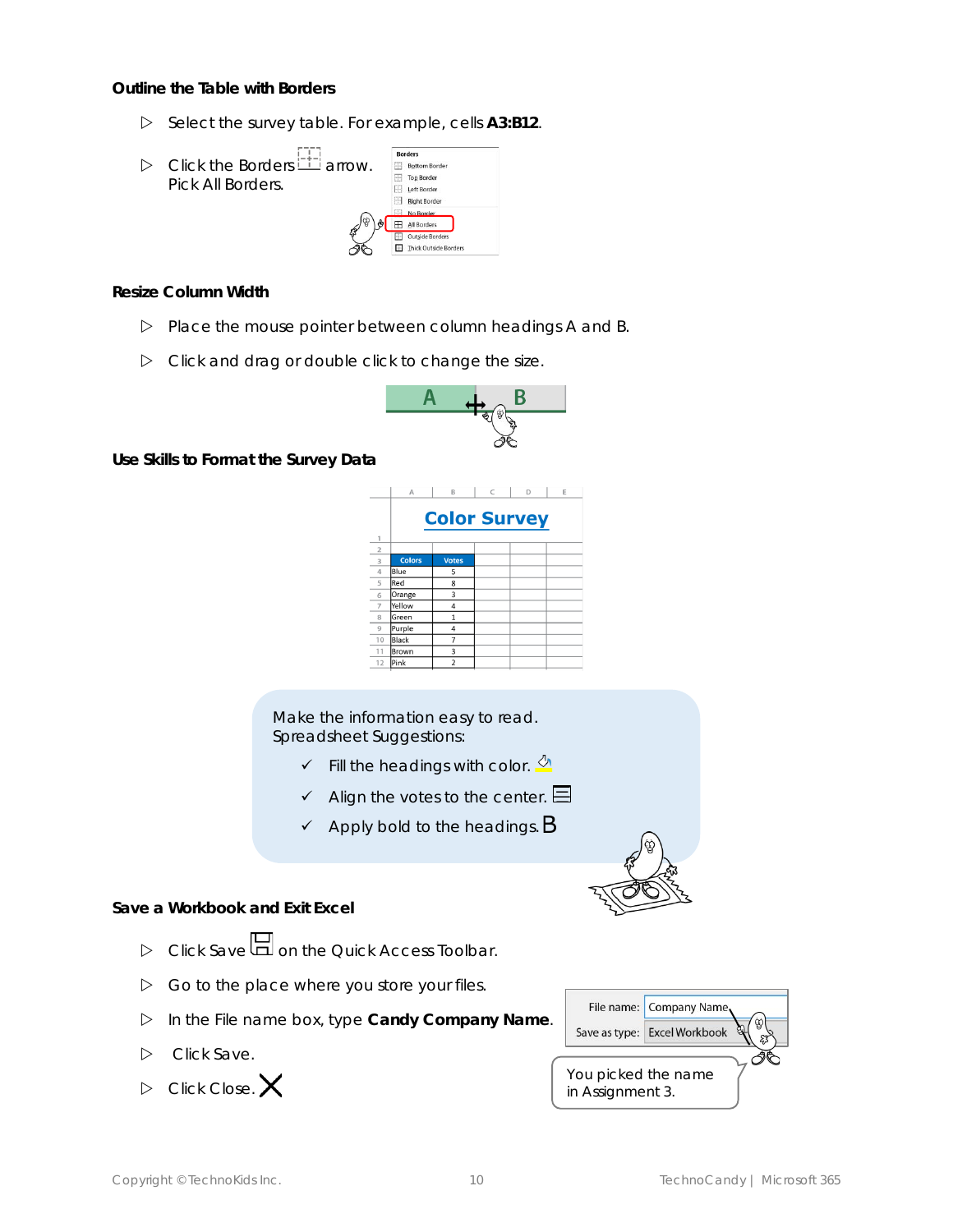## **Assignment 7 Graph the Survey Results**

What color candy do people like the most? Find out!

Make a graph of the candy color survey results.

A graph is a picture of information.

A column graph uses bars to show numbers. The taller the bar, the more people like the color. The shorter the bar, the less people like the color.

**Open Candy Workbook in Excel**

**Create a Column Chart**

- Select cell **A4**. It has the *first color name*.
- $\triangleright$  Hold the SHIFT key. Select the cell in column B with the last vote (above the formula).



- **▷** Click the Insert tab and choose *Column* **foll** from the *Charts* group.
- Choose *Clustered Column* from the gallery.

| 2-D Column |  |  |
|------------|--|--|
|            |  |  |

**Move and Resize the Graph**

- Click and drag the graph BESIDE the *Survey Results* table.
- $\triangleright$  Drag a sizing handle  $\Longleftrightarrow$  to change the graph size.



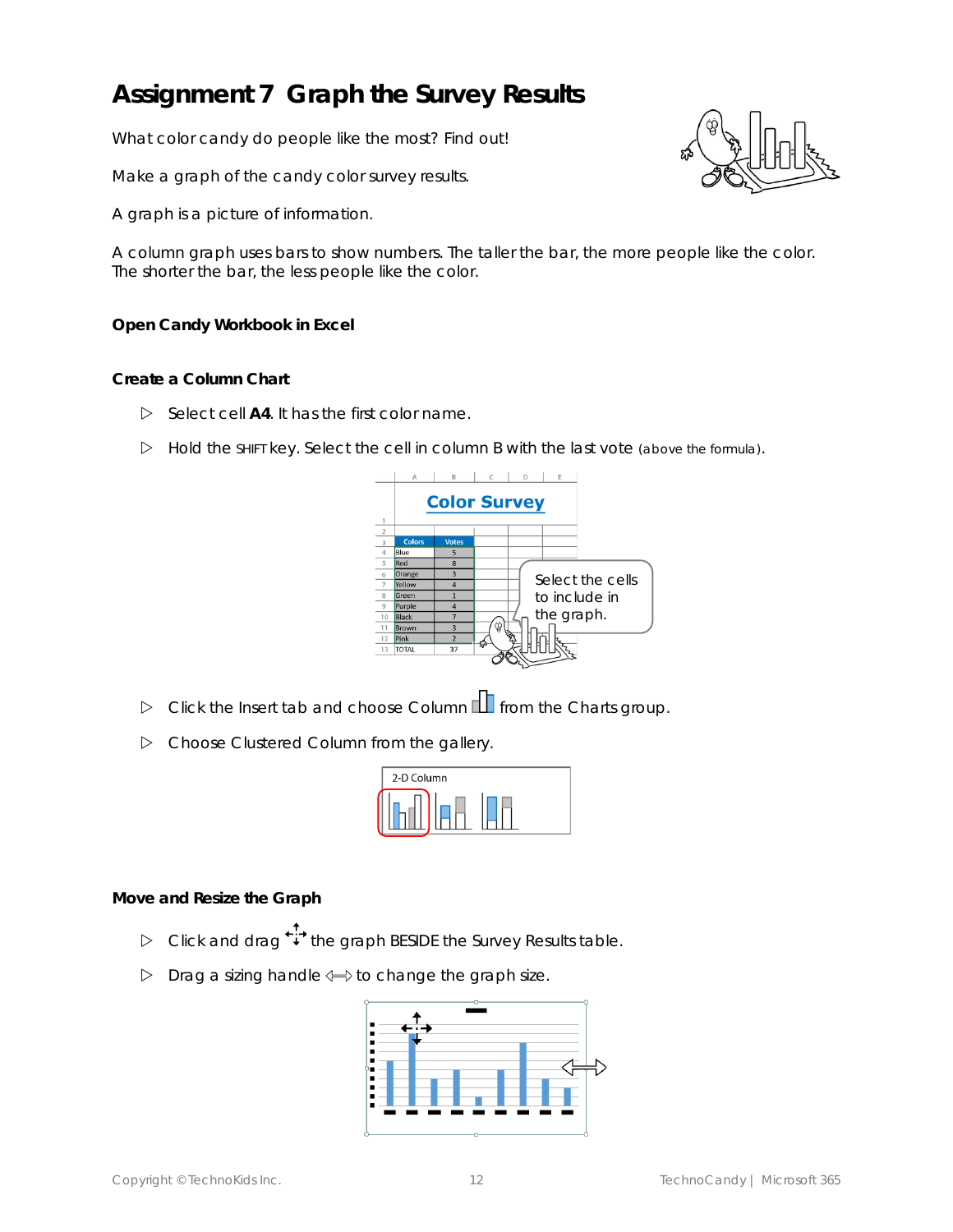**Edit the Graph Title**

- Click *Chart Title* to select it.
- $\triangleright$  Triple click to select all the text in the chart title.
- Type **Colors People Like** or **Color Survey**.

#### **Apply a Chart Style**

- $\triangleright$  Click the Chart Design tab.
- Click the Chart Styles *More* arrow. Pick a style you like.



**Fill a Bar with Color**

- $\triangleright$  Double click on a bar. Right click on it.
- Click the *Fill* arrow. Pick a color from the palette that matches the item.
- $\triangleright$  Use your skills to make each bar the color of the candy



**Fill the Plot Area**

- Double click the graph background. Click the *Fill* arrow. Pick a color from the palette.
- D Click the *Fill* 4 arrow again. Pick *Gradient*. Pick a style.

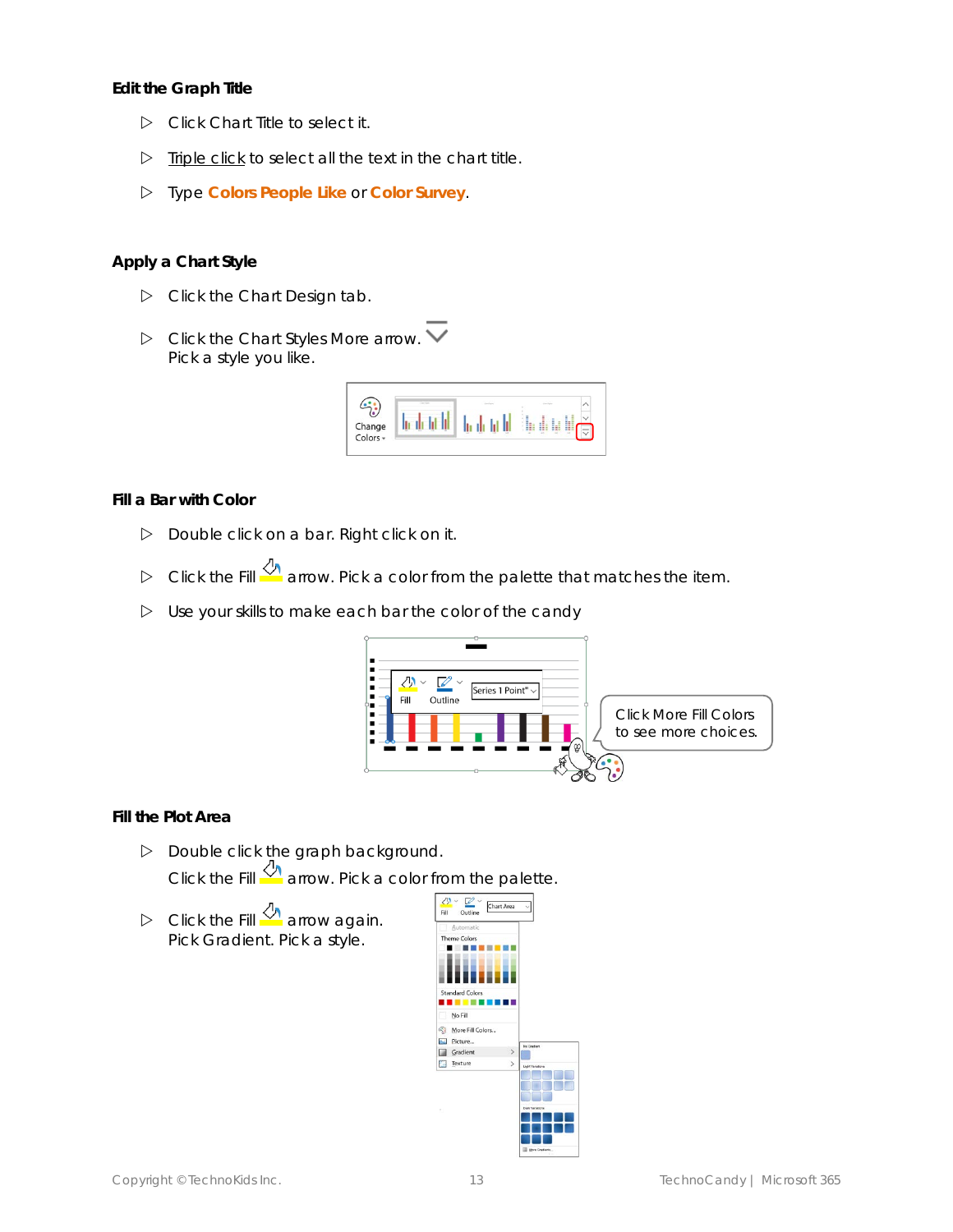**What Do Your Survey Results Mean?**

Create an area to add a summary of what your results mean.

- Below the *Survey Results* table select a group of cells.
- Click *Merge & Center.*
- $\triangleright$  Explain the survey results:
	- o What colors do people like the most?
	- o What colors do people like the least?



**Adjust Text Wrap and Format the Text**

- Select the merged cell. Click *Wrap Text*.
- Set the alignment to the top  $\Xi$  and to the left  $\Xi$
- Apply your skills to set the font  $\boxed{\text{Calibi} \quad \sim}$ , size  $\boxed{11 \quad \sim}$ , fill  $\frac{\text{Ch}}{\text{Ch}}$ , and border  $\boxed{11}$ .

**Print the Worksheet**

- Type your **Name** into a cell.
- From the File tab, click *Print*. Select print options:
	- o Click *Portrait Orientation.* Pick *Landscape Orientation*.
	- o Click *No Scaling*. Pick *Fit Sheet on One Page*.



Click *Print*.

#### **Save and Exit Excel**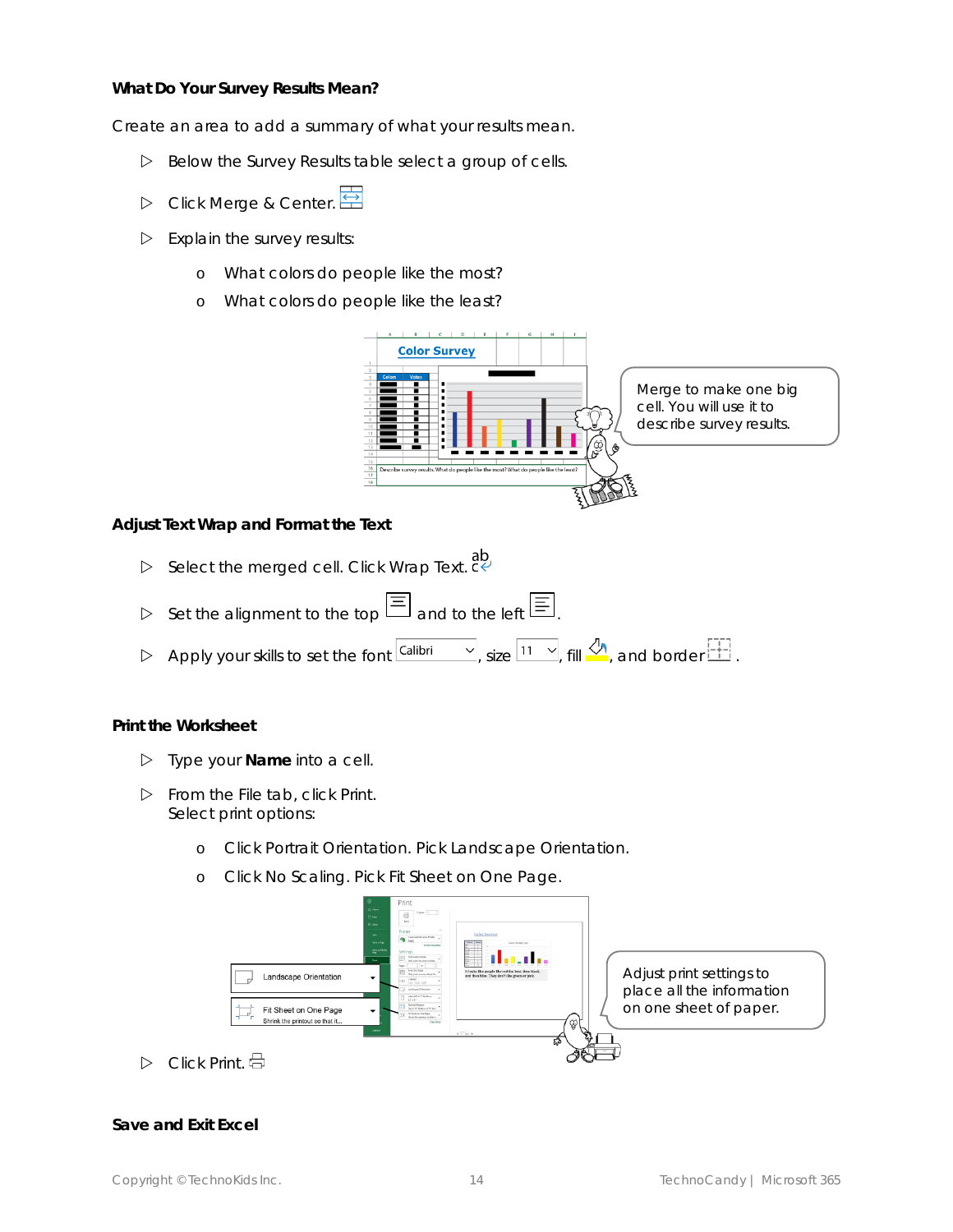## **Assignment 11 Report Solution to the Problem**

You have been working to solve the candy company's problem. Their number one candy has been losing sales. People like the taste, but they say the candy is not fun to eat because the colors are boring.



You have been researching candy colors. You have found out what colors people like the most and least. You also know what colors are in the candy package. It is time to use this information to form a plan so that the candy will be number one again.

You will explain your solution in a report.

*Make a Plan to Make the Candy Number One*

- 1. What changes to the color of candy do you need to make?
- 2. What colors should have more candies in the package?
- 3. What colors should have less candies in the package?
- 4. When coming up with your plan you **cannot add** candies to the package. The total number of candies must stay the same.

**Open the Report Template in Word and Create a Copy**

- Ask your teacher how to open the *Report* template. It is in the *Candy* folder.
- Click *Save* on the Quick Access Toolbar.
- $\triangleright$  Go to the place where you store your files. In the File name box, type **Candy Name Report**.
- Click *Save*.

#### **Add a Report Title**

- Triple click on **Report Name**.
- Type a **Report Name** such as **Candy Report**, **Action Plan**, or **Sales Solution**.

#### **Add Student Name**

- Click in front of **Student Name**. Drag the mouse pointer to select the words.
- Type **Student Name**.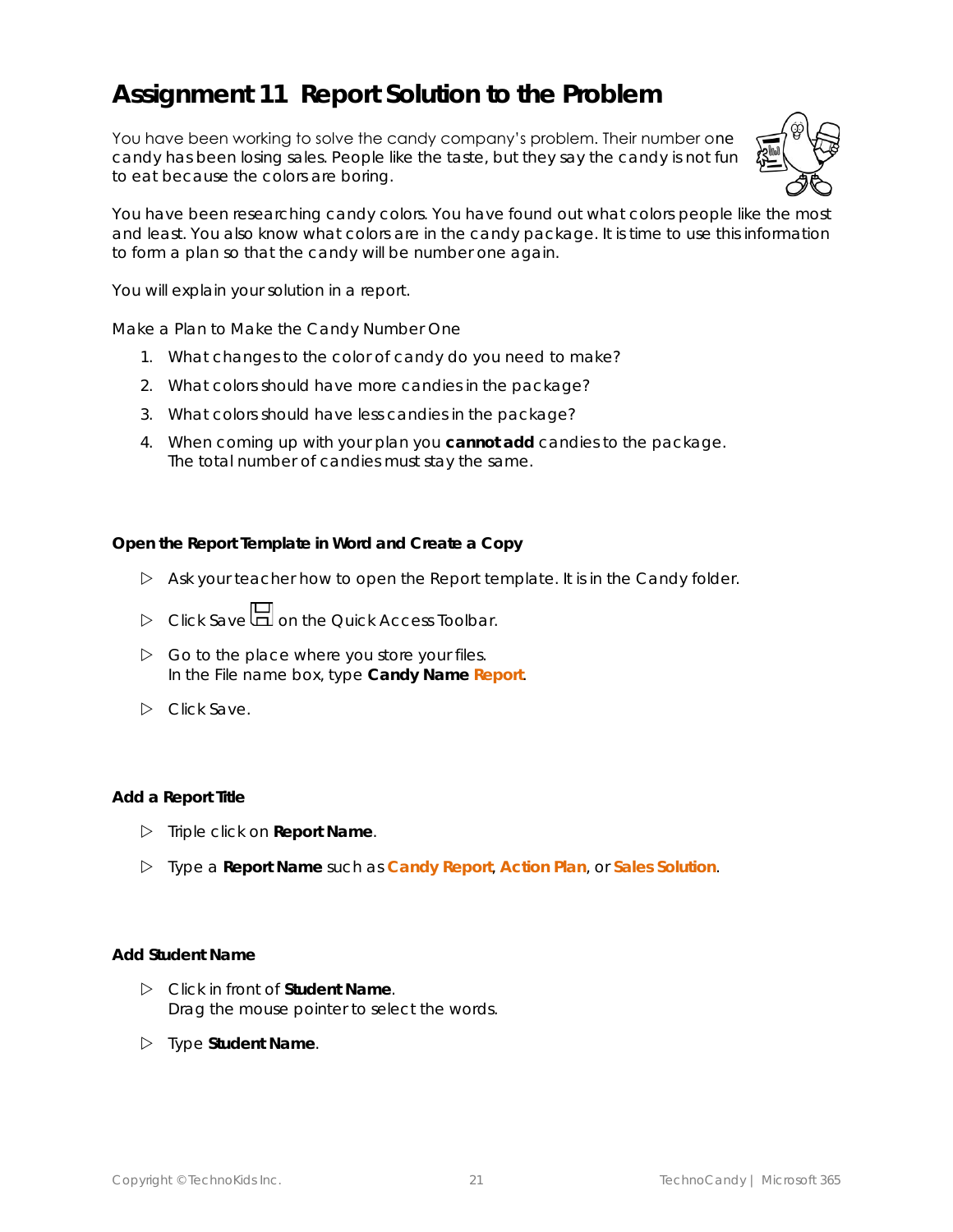**Describe the Problem**

- $\triangleright$  Describe the problem using information from Assignment 3.
	- o Replace **Company Name**.
	- o Replace **Candy Name**.



#### **Explain Color Survey Results**

- $\triangleright$  Look at the printout from Assignment 7. Replace words in red to explain survey results.
	- o What color do people like the most?
	- o What color do people like the least?



#### **Explain Research Results**

- $\triangleright$  Look at the printout from Assignment 10. Replace words in red to explain research results.
	- o What color of candy is in the package the most?
	- o What color of candy is in the package the least?
	- o What is interesting about your research results?

**Candy Package Research Results**

What surprised you about the results?

I counted the number of candy in each package. I found that most were **purple** candies. I found that there were only a few **orange** candies**. I was surprised** that there were grey candies in the package. **I found it interesting** that there were not more red candies.



Replace the red words with survey results.

**What Is the Solution? Defend Your Plan**

Adding more candies to the package would cost the company money. Make a plan that keeps the number of candies in the package the same.

- $\triangleright$  Explain the changes that need to be made to the candies:
	- o What color(s) should have more candies in the package?
	- o What color(s) should have less candies in the package?
	- o Explain why this is a solution that will improve sales.

#### **Solution**

To increase sales, I think that the company should **increase the number of red candies in the package and decrease the number of green candies in the package. This will work because people like red the most.**



Why is your plan a good idea?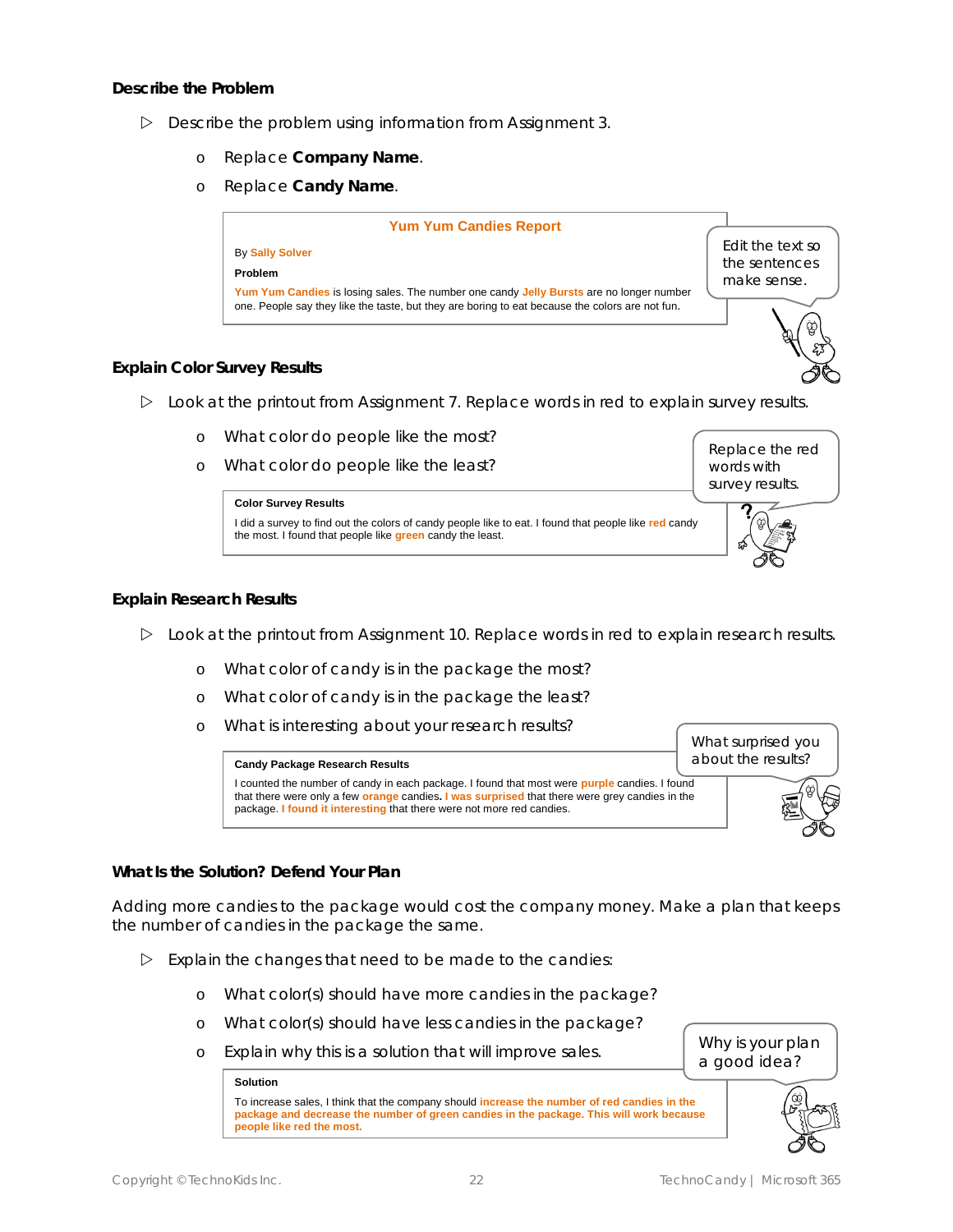#### **Copy Excel Graphs into the Report**

The graphs that you created in Excel will help to explain your action plan. The column graph about the survey results shows the colors that children like. The comparison graph shows the candy packaging research results. Follow the instructions to copy the graphs from Excel into Word.



#### Copy the Survey Results Graph

- Open the *Candy Company Name* workbook in Excel.
- View *Sheet1* with the survey results.
- Select the graph. From the Home tab click *Copy*.

#### Paste the Survey Results Graph into the Candy Report

- $\triangleright$  Display your report. To do this you can:
	- o Click the *Minimize* button  $-$  at the top of the Excel Window.
	- o Click the Word icon  $\frac{W}{I}$  in the taskbar.
- Position the cursor below the *Color Survey Results* heading and information.
- On the Home tab, click the *Paste* arrow.
- **D** Click Picture.



Paste

Turn the graph into a picture. This will make it easy for you to resize.

 $\triangleright$  Use your skills to resize the graph.



Copy and then Paste the Comparison Graph

- $\triangleright$  Click the Excel icon in the taskbar to display the candy workbook.
- Click the *Research* sheet tab at the bottom of the worksheet.

|  | Sheet1 | Research |
|--|--------|----------|
|--|--------|----------|

 $\triangleright$  Use your skills to copy  $\Box$  and then paste  $\Box$  the graph into the report as a picture.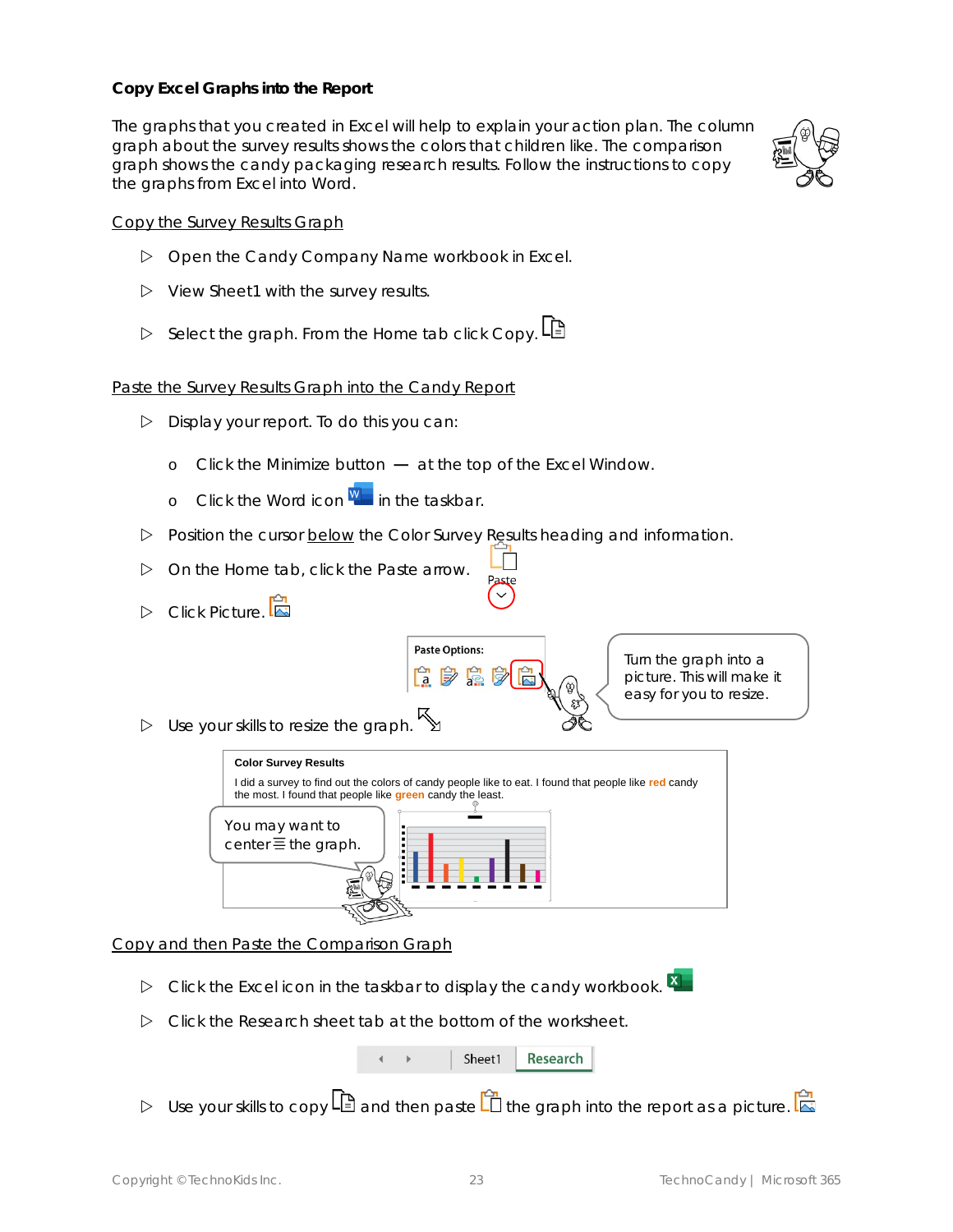**Adjust Text Wrap**

- $\triangleright$  Select the graph.
- Click *Layout Options*. Pick Square. **ME**



Drag  $\overleftrightarrow{\cdot}$  the graph to wrap text around it.

#### **Make the Report Look Great**

- Use your skills to make the report title and headings look great! The words need to stand out on the page and be easy to read. Fit the report onto one page.
	- o Change the font. Calibri  $\checkmark$
	- o Set the size of the letters.  $\boxed{11 8}$
	- o Darken the letters.  $B$
	- o Slant the letters to the right.  $\boldsymbol{I}$
	- o Place a line below the letters.  $U$ </u>
	- <u>д</u> o Change the color of the letters.



To see the whole page, click the View tab. Click *One Page.*

#### **Save and Exit Word and Excel**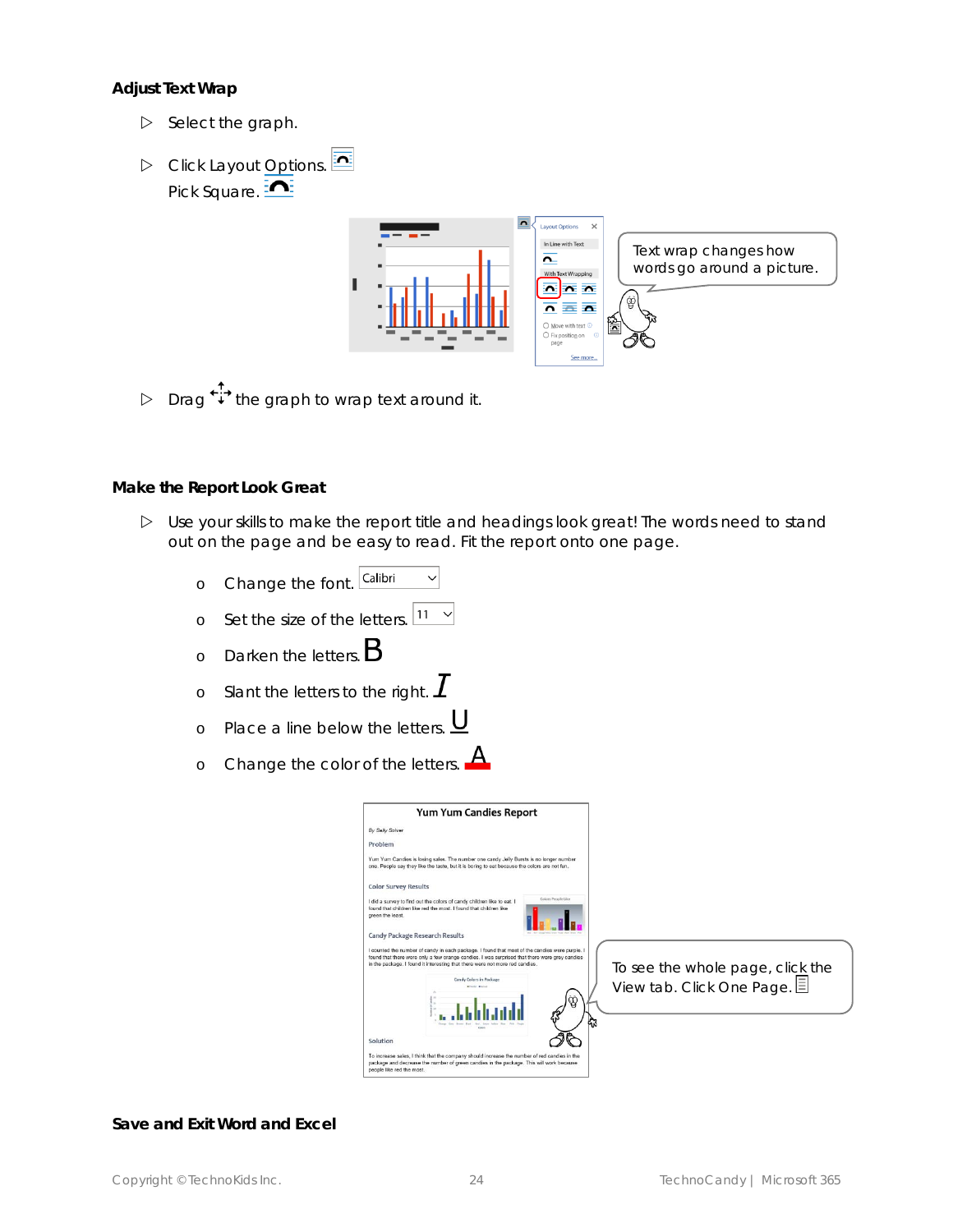## **Extension Activity 1: Play Spreadsheet Bingo**

Practice your spreadsheet skills with a game of digital Bingo!

Your teacher needs to print the *Bingo* document BEFORE you play. It has the Bingo score sheet and tags you need for the game.

The BINGO document is in the **TechnoCandy** Resource folder.

**What is Spreadsheet Bingo?** 

Spreadsheet Bingo is a game where the goal is to be the first person to fill **four** horizontal, vertical, or diagonal, cells with color.

*How to Play*

Spreadsheet Bingo is played with an electronic game card. On the game card are the numbers 1, 2, or 3.

A caller picks out a Bingo tag. On the tag is a cell name with a number. The caller reads what is on the tag.



Find the cell. If it has the number called, you can fill that cell with color using *Fill Color*.



The first person to fill four cells in a row with color, is the winner.

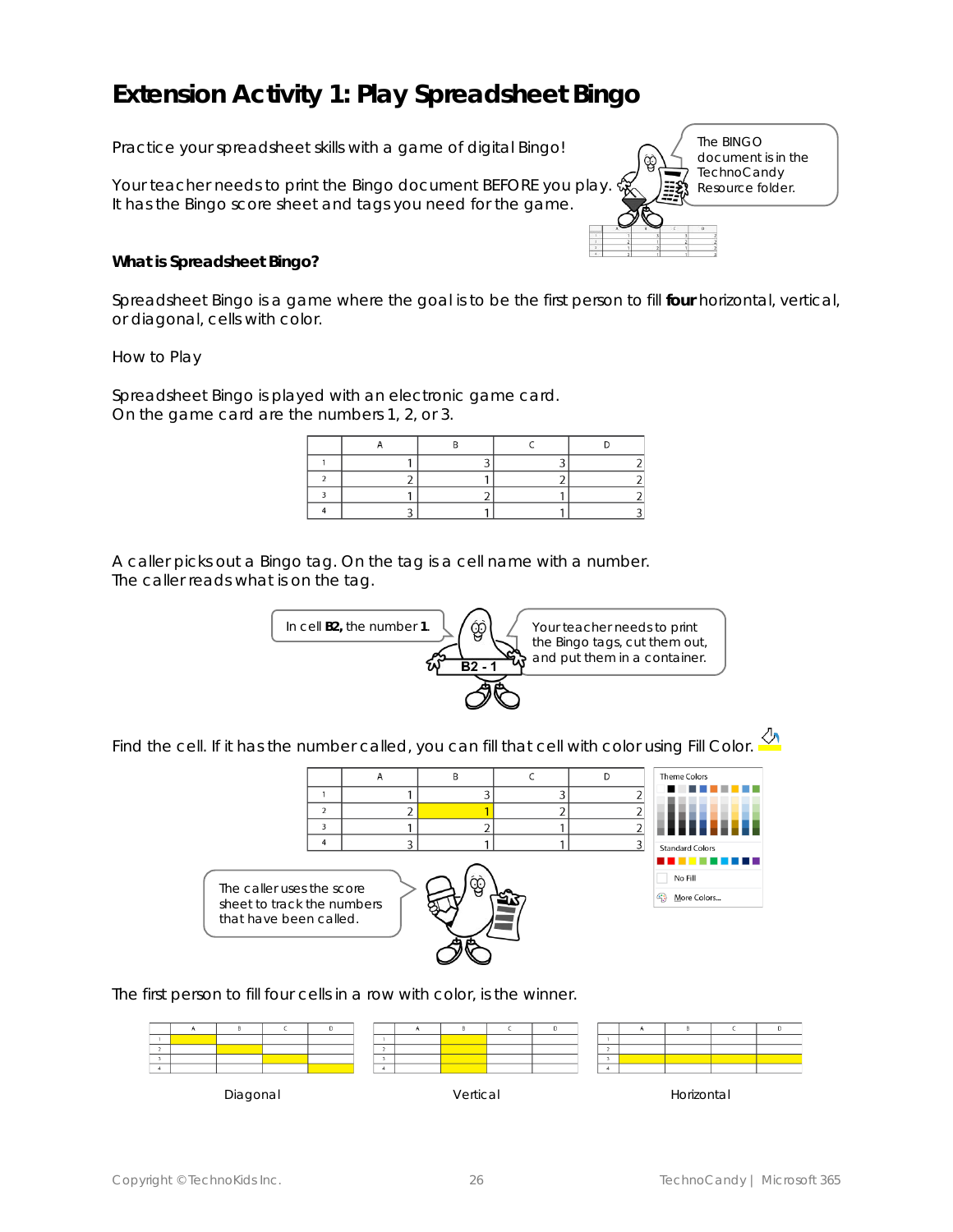**Make a Spreadsheet Bingo Card**

Get ready to play. Follow the instructions to make your own bingo card.

#### Open Excel and Rename the Workbook

 $\triangleright$  Open Excel.  $X \equiv$ Click *Blank workbook.*

- **D** Click Save **I** on the Quick Access Toolbar.
- $\triangleright$  Go to the place where you store your files. In the File name box, type **Bingo**.

| File name: Bingo |                              |  |
|------------------|------------------------------|--|
|                  | Save as type: Excel Workbook |  |

Click *Save*.

#### Make the Bingo Card

- $\triangleright$  Fill cells from A1 to D4 with the number 1, 2, or 3.
	- o Select **A1**. Type the number **1**, **2**, or **3**.
	- o Press TAB to select **B1**. Type **1**, **2**, or **3**.
	- o Press TAB to select **C1**. Type **1**, **2**, or **3**.
	- o Press TAB to select **D1**. Type **1**, **2**, or **3**.
	- o Select cell **A2**. Type **1**, **2**, or **3**. Use your skills to complete the card. It should look something like this:

#### **Play Spreadsheet Bingo**

Now play the game. Your teacher is the caller. When he or she calls out a cell name and number look at your bingo card. Do you have the same number in the cell?

If you do, fill it in with color using *Fill Color*.



**Save and Exit Excel**

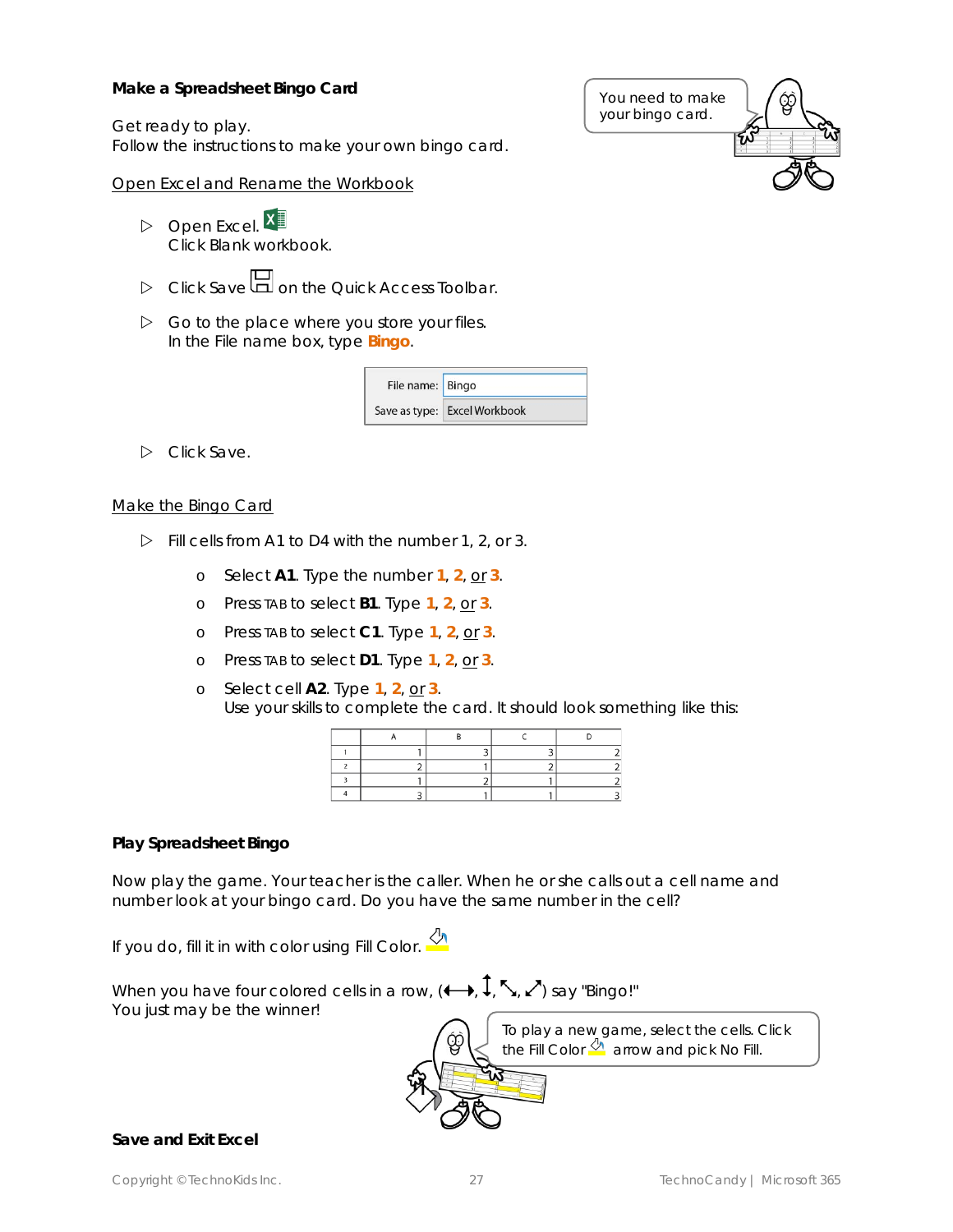## **Extension Activity 6: Draw Packaging in PowerPoint**

Create candy packaging that will attract attention using a PowerPoint template.



- 1. Open the *package* template in PowerPoint.
- 2. Save the file to your folder.
	- a. Click Save **do** on the Quick Access Toolbar. Click Save As.
	- b. Go to the place where you store your files.
	- c. Click *Save*.
- 3. Add the Candy Name: Jelly Bursts a. From the Insert tab, click *Text Box*. b. Click and drag to draw a box. Type **Candy Name**. c. Set the font  $\boxed{\frac{\text{Arial}}{\text{A} \cdot \text{s} \cdot \text{s} \cdot \text{A}}$ , size  $\boxed{60 \text{ V}}$ , style  $\text{B} \cdot \text{I} \cdot \text{S}$ , color  $\text{A}$ , and alignment. d. Resize  $\mathbb{S}$ , move  $\ddot{\ddot{\cdot}}$ , and rotate  $\mathbb{C}^{\geq}$  the text box.
- 4. Format the text box using the Shape F



| omat tap: |                        |                     |
|-----------|------------------------|---------------------|
| Fill      |                        | Shape               |
|           | <b>Theme Colors</b>    |                     |
|           |                        |                     |
|           | <b>Standard Colors</b> |                     |
|           | No Outline             |                     |
|           |                        | More Outline Colors |
|           | Evedropper             |                     |
|           | Weight                 | $\rightarrow$       |
|           | 蕊<br>Sketched          | $\mathbf{r}$        |
|           | Dashes<br>æ            | $\rightarrow$       |
|           | 료<br>Arrows            | S                   |
|           |                        |                     |

Shade  $\Box$  Reflex  $\Box$  Glow Soft Edge **Bevel** 

3-D Rotation

- 5. Draw a shape for product details:
	- a. Click the Insert tab. Click Shapes.  $\cup$  Pick a shape.



- b. Click and drag to draw a shape.
- C. Use your skills  $\frac{d}{dx}$   $\mathbb{Z}$   $\rightarrow$  to make the shape look great.
- d. Resize  $\mathbb{S}$ , move  $\ddot{\cdot}$ , rotate  $\mathbb{C}$ , or bend  $\bullet$  the shape (not all shapes can be bent).
- e. Click inside the shape. Type **product information** such as **New** or **Sweet**.
- f. Set the font  $\overline{\text{A}^{\text{rial}}}$  , size  $\overline{\text{60}}$   $\vee$  , style  $\text{BIS}$  , color  $\text{A}$  , and alignment.  $\equiv$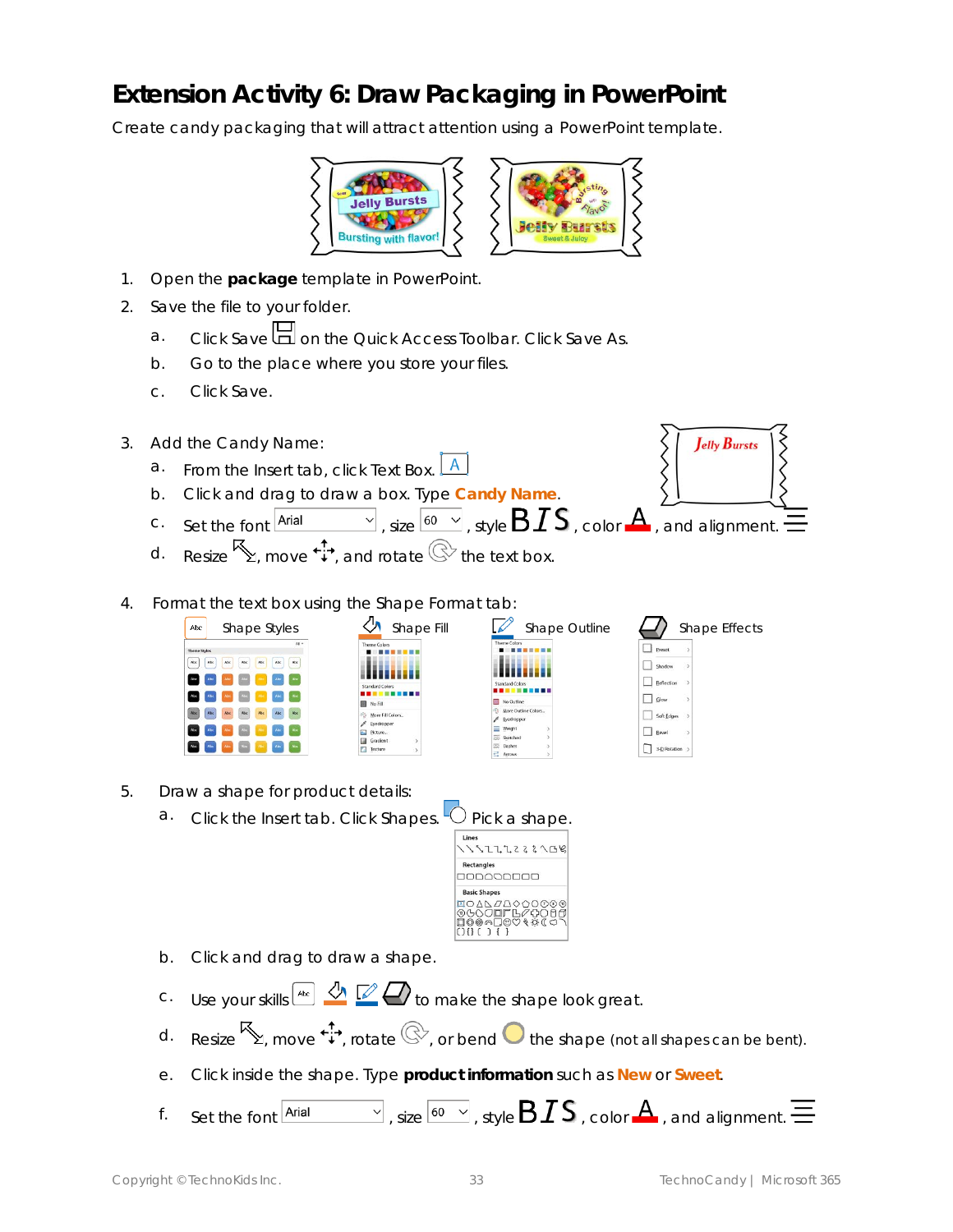- 6. Add a slogan with WordArt:
	- a. From the *Insert* tab, click *WordArt*. **A** Pick a style from the gallery.

| AAAAA<br>AAAAA         |  |  |
|------------------------|--|--|
|                        |  |  |
|                        |  |  |
| A A A A A<br>A A A A A |  |  |

- b. Type a **slogan**.
- c. Click the Shape Format tab. Explore the options on the WordArt Styles group:

 $\mathbf{A}$ *WordArt Styles* – Apply a style to the text.



*Text Fill* – Fill the letters with a color, picture, gradient, or texture.

*Text Outline* – Set the line color, width, or dash.

A *Text Effects* – Apply an effect such as shadow, glow, bevel, or transform.

- d. Resize  $\mathbb{S}$  move  $\ddot{\cdot}$  and rotate  $\mathbb{C}$  the WordArt.
- 7. Insert an image of the candy:
	- a. Click the *Insert* tab. Click *Pictures*. Choose *Online Pictures*.  $\overline{C_{\oplus}^{\bullet}}$
	- b. Type **candy** in the search box. Press ENTER.
	- c. Select a picture you like and click *Insert*.



- d. Resize  $\mathcal{F}_1$ , move  $\mathbf{\hat{F}}$ , and rotate  $\mathbb{Q}$  the image.
- e. Click the Picture Format tab. Explore the options on the Picture Styles group:

**Picture Styles – Apply a style to the picture.** 



*Picture Border* – Set the line color, width, or dash.

*Picture Effects* – Apply an effect such as shadow, glow, bevel, or 3-D rotation.

- 8. Adjust object order:
	- a. Move the candy picture on top of the WordArt.  $\mathbf{\ddot{t}}$
	- b. On the Picture Format tab, click the Send Backward  **Q** arrow. Pick an option.
- 9. Apply skills to complete the candy package.

**Candy Package Tips:**

- ✓ Fill WordArt with a **candy** picture to create a unique design.
- $\checkmark$  Crop a picture into a shape.  $\sharp$
- $\checkmark$  Click Undo to remove an action.  $\checkmark$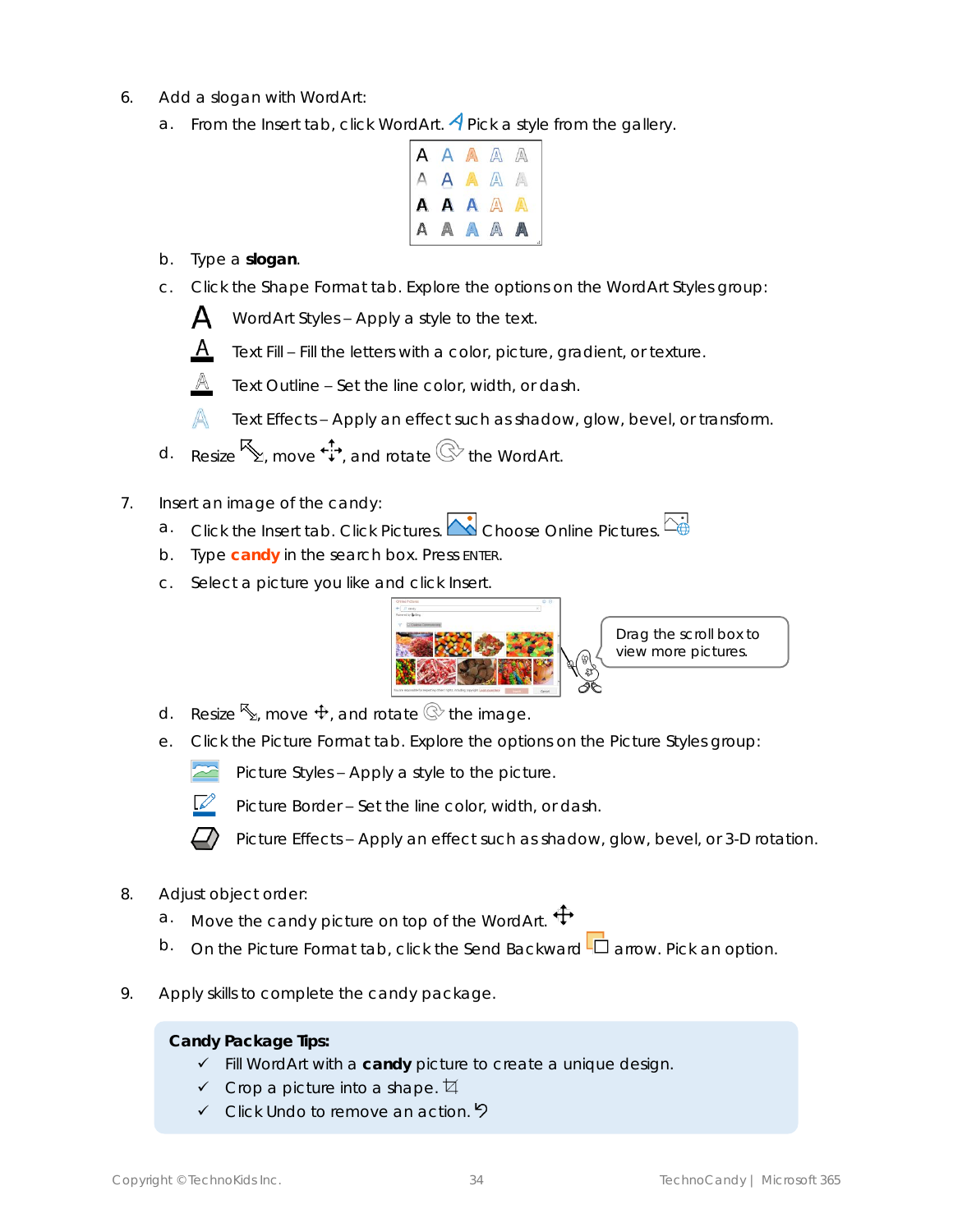## **Appendix A: Assessment Tools**

### **Spreadsheet Quiz**

Match the tool to its function.



- 
- 
- 
- 
- 
- 
- 
- 

/8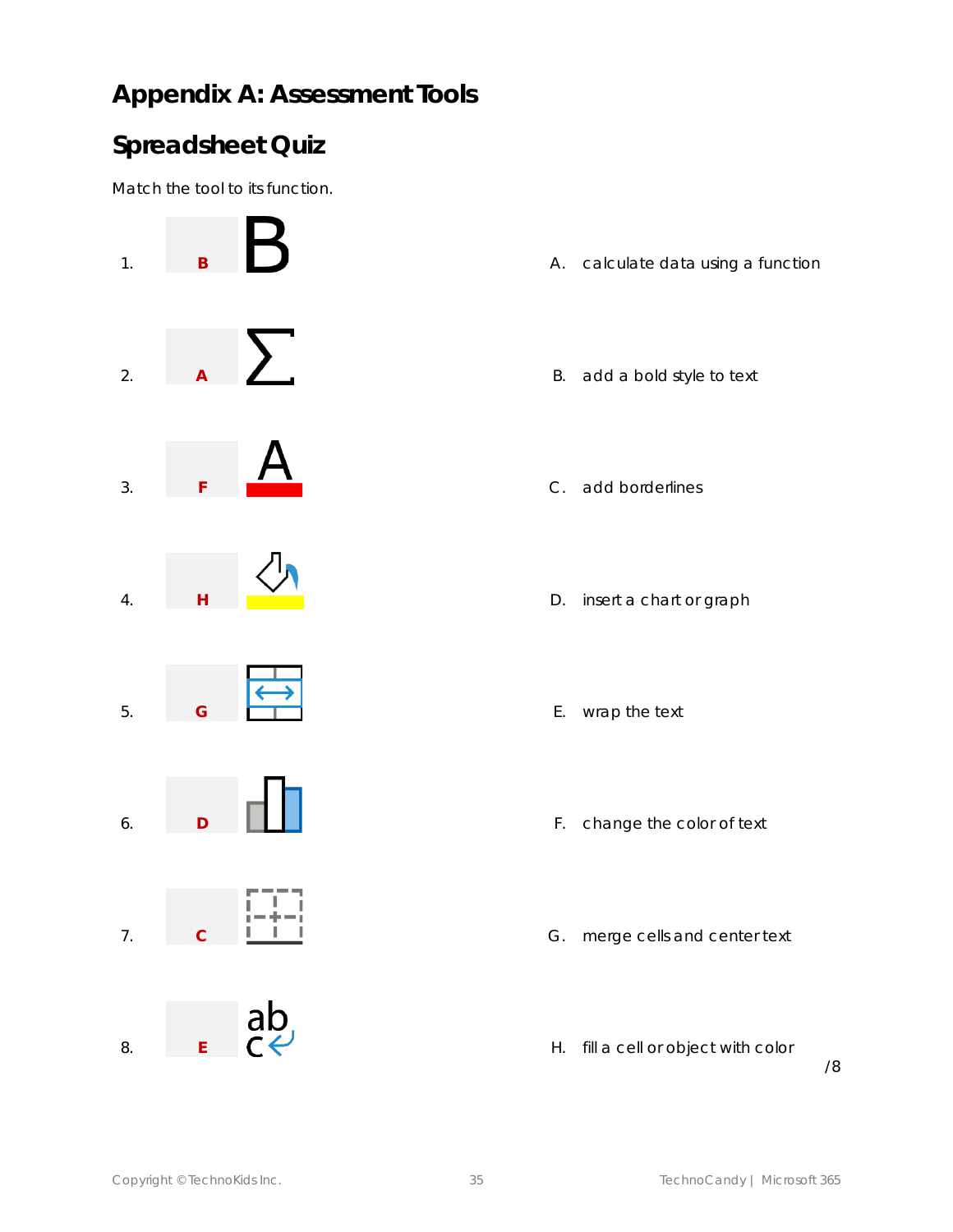- 9. Find the row, column, or cell.
	- a. Circle *Column B.*
	- b. Color in *Row 3*.
	- c. Put a checkmark in cell **E6.**



/3

10. Match the spreadsheet term to its meaning.

| Α. | worksheet      |              | a letter name for a column       |
|----|----------------|--------------|----------------------------------|
| B. | cell           | $\mathsf{A}$ | grid made of columns and rows    |
| C. | column heading | D            | a number name for a row          |
| D. | row heading    | G            | a picture of information         |
| Е. | merge          | F            | a calculation performed on data  |
| F. | formula        | F            | combine together multiple cells  |
| G. | graph          | B            | a box in a worksheet, such as C3 |

/7

#### 11. List two ways people can use a spreadsheet.

**track grades, calcute budget, schedule events, organize research data estimate job costs, create an invoice or quote, collect survey results**

/2

**TOTAL /20**